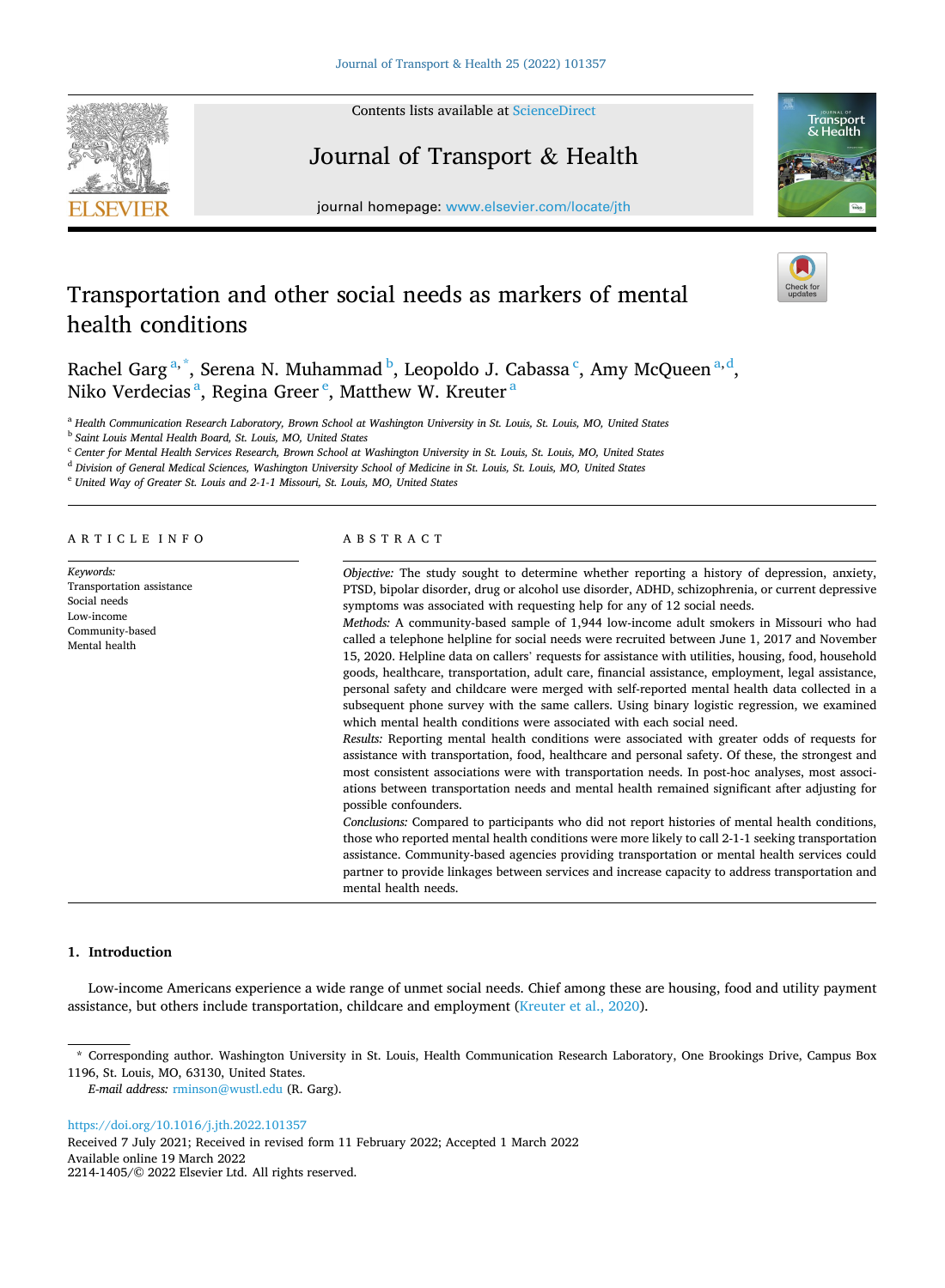Having unmet social needs is associated with many adverse health outcomes ([National Academies of Sciences and Medicine, 2019](#page-7-0)), including mental health disorders [\(Allen et al., 2014\)](#page-7-0). Studies in diverse populations and settings have consistently found that individuals with more unmet social needs have increased likelihood of experiencing stress ([Bisgaier and Rhodes, 2011\)](#page-7-0), depression [\(Blazer et al., 2007](#page-7-0)), anxiety ([Campion et al., 2013\)](#page-7-0), or other mental health conditions ([Fryers et al., 2005; Jenkins et al., 2008; Kreuter](#page-7-0) [et al., 2021](#page-7-0)). Because of strong links between social needs, health and mental health, many health care organizations now routinely screen for social needs and assist in addressing them [\(Artiga and Hinton, 2018\)](#page-7-0).

Conceptual and theoretical models linking social needs and health also prominently feature mental health. Many models depict how unmet social needs can impact mental health ([Bernardini et al., 2021;](#page-7-0) [Muennig et al., 2020;](#page-7-0) [Owusu-Addo et al., 2019](#page-7-0)). For example, needing help to pay one's rent or mortgage could increase anxiety ([Burgard et al., 2012\)](#page-7-0). Other models add that mental health could mediate the association between social needs and physical health [\(Hoke and Boen, 2021\)](#page-7-0) or increase the odds of having unmet social needs [\(Ohrnberger et al., 2017](#page-7-0)). For example, needing food to feed one's family could induce stress, which is heightened by having to decide between buying food or addressing other needs, such as prescription medicine for a health condition ([Knowles](#page-7-0) [et al., 2016](#page-7-0)).

Mental health conditions are associated with greater burden of homelessness [\(Folsom et al., 2005\)](#page-7-0), food insecurity ([Maynard et al.,](#page-7-0) [2018\)](#page-7-0), unemployment ([Butterworth et al., 2012\)](#page-7-0), and financial strain ([Luciano et al., 2014\)](#page-7-0). Those living with serious mental illness describe frequently running out of money before the end of each month, which causes difficulties meeting basic needs, such as buying clothing, and limited ability to engage in social opportunities, such as meeting friends for coffee [\(Wilton, 2003\)](#page-8-0). Unmet social needs significantly impact the daily lives of those living with mental conditions.

Still unanswered by prior research and unaddressed in the aforementioned models is whether certain health outcomes, including mental health conditions, are more strongly associated with certain social needs. We interviewed a community-based sample of lowincome adults immediately after they called a safety net helpline requesting assistance with one of 12 social needs. Participants selfreported past diagnoses of mental health conditions and responded to screening items for current depressive symptoms. We examined whether certain mental health conditions were stronger correlates of certain social needs than other conditions. Although the crosssectional nature of this analysis limits the ability to draw conclusions about causality, understanding these associations with greater precision can help mental health, social service and healthcare providers plan, coordinate and deliver more effective support for mental health and social needs, and refine explanatory models guiding intervention and policy development.

### **2. Methods**

# *2.1. Research setting*

This study uses baseline data collected pre-intervention from a randomized controlled trial testing two interventions to help low-income smokers quit [\(Garg et al., 2021\)](#page-7-0). Between June 1, 2017 and November 15, 2020, a random sample of callers to the Missouri 2-1-1 helpline were screened for study eligibility after receiving standard service from 2-1-1. The 2-1-1 helpline is a free, information and referral number that serves all 50 states and receives around 12 million requests per year from callers requesting assistance with needs ranging from finding food pantries to utility bill payment assistance [\(United Way Worldwide, 2019\)](#page-8-0). Operators record callers' requests in a database and provide referrals to local services agencies that may be able to address their needs.

Callers to 2-1-1 who were interested in the study and agreed to share their contact information were called by phone by a study team member starting the next business day to enroll and complete a telephone survey. All participants provided verbal informed consent. Research procedures and materials for the study were approved by the Human Research Protection Office at Washington University.

## *2.2. Participants*

All participants were adult daily smokers living in Missouri who were planning to quit smoking in the next 30 days ( $n=1,944$ ). Detailed enrollment procedures and other eligibility criteria (e.g., not pregnant, not in crisis) are reported elsewhere [\(McQueen et al.,](#page-7-0) [2019\)](#page-7-0).

#### *2.3. Measures*

The study integrated service request data from each participant's call to 2-1-1 with their responses to the telephone survey administered a few days later. The telephone survey screened for a history of seven mental health conditions and current depressive symptoms.

#### *2.3.1. Social needs*

Participants' social needs were identified using service request data documented during their call to 2-1-1. Operators track each need reported by callers as a separate service request, classifying needs using a taxonomy ([211 LA County, 2021\)](#page-7-0) of unique codes for over 10,000 possible needs. Callers can make multiple requests; our sample included 3,315 total requests – averaging 1.7 requests per participant – using 317 unique codes in the taxonomy. We grouped these into 12 social need categories: utilities, housing, food, household goods (e.g., furniture vouchers), healthcare, transportation, adult care (e.g. centers for independent living), financial assistance, employment, legal assistance, personal safety, and childcare.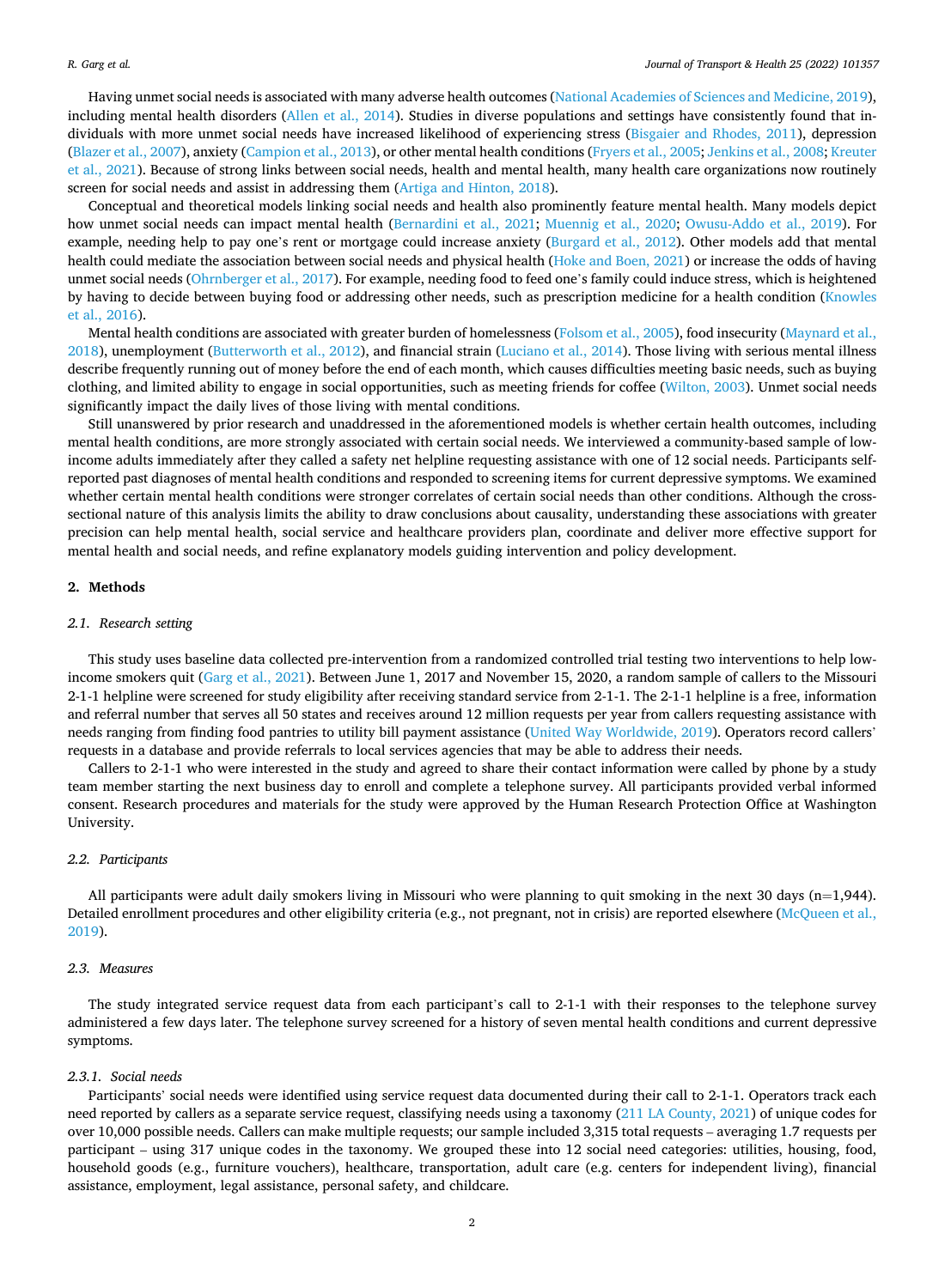<span id="page-2-0"></span>Nearly all 3,315 requests to 2-1-1 (94%, n=3,106) could be classified into one of 12 categories. Among the remainder, 4.6% (154 requests) were classified in an "other" category that included consumer complaints and where to make a donation, and 1.7% (55 requests) were classified into one of two behavioral health categories: mental health care (e.g. counseling services) or substance use treatment (e.g., addiction support groups). We created a dichotomous variable for each category, where participants received a "1" if they had one or more service requests in that category or a "0" if they did not.

## *2.3.2. Mental health*

Seven single items on the telephone survey assessed whether participants had ever been told by a doctor they had depression, generalized anxiety disorder, post-traumatic stress disorder (PTSD), bipolar disorder, drug or alcohol use disorder, attention-deficit/ hyperactivity disorder (ADHD), or schizophrenia (yes=1; no=0 for each item). Current depressive symptoms were assessed using the two-item Patient Health Questionnaire (PHQ-2) depression screener. Responses to the PHQ-2 screener were summed to create a score ranging from 0 to 6, and dichotomized using the recommended cut point  $(>3)$  to indicate need for further screening to identify potential major depression ([Kroenke et al., 2003\)](#page-7-0). We included the PHQ-2 as a complement a to the measure of depression history, allowing us to identify potential differences in their associations with social needs.

## *2.3.3. Demographics*

The telephone survey assessed participants' age, sex, race, ethnicity, income, education, employment status, and ZIP code, which was used to classify participants as living in rural or non-rural areas [\(Federal Office of Rural Health Policy, 2020](#page-7-0)).

| Sample characteristics                       | Frequency (%) |  |  |  |
|----------------------------------------------|---------------|--|--|--|
| Demographics                                 |               |  |  |  |
| Age (years), mean (SD)                       | 48.4 (12.2)   |  |  |  |
| Female                                       | 1396 (71.8)   |  |  |  |
| Race                                         |               |  |  |  |
| <b>Black or African-American</b>             | 1111 (57.8)   |  |  |  |
| White                                        | 666 (34.7)    |  |  |  |
| Other                                        | 144 (7.5)     |  |  |  |
| Hispanic                                     | 55(2.9)       |  |  |  |
| Annual pre-tax household income              |               |  |  |  |
| $<$ \$10,000                                 | 957 (51.2)    |  |  |  |
| \$10,000 - \$19,999                          | 572 (30.6)    |  |  |  |
| $\geq$ \$20,000                              | 340 (18.2)    |  |  |  |
| Education                                    |               |  |  |  |
| $<$ High school                              | 588 (30.4)    |  |  |  |
| High school/GED                              | 580 (29.9)    |  |  |  |
| $>$ High school                              | 769 (39.7)    |  |  |  |
| Work outside the home                        | 507 (26.1)    |  |  |  |
| Live in rural ZIP code                       | 151 (7.8)     |  |  |  |
| Social needs                                 |               |  |  |  |
| <b>Utilities</b>                             | 907 (46.7)    |  |  |  |
| Housing                                      | 592 (30.5)    |  |  |  |
| Food                                         | 271 (13.9)    |  |  |  |
| Household goods                              | 196 (10.1)    |  |  |  |
| Healthcare                                   | 123 (6.3)     |  |  |  |
| Transportation                               | 70 (3.6)      |  |  |  |
| Adult care                                   | 66 (3.4)      |  |  |  |
| Financial assistance                         | 57 (2.9)      |  |  |  |
| Employment                                   | 36 (1.9)      |  |  |  |
| Legal assistance                             | 27 (1.4)      |  |  |  |
| Personal safety                              | 12(0.6)       |  |  |  |
| Childcare                                    | 7(0.4)        |  |  |  |
| <b>Behavioral health requests</b>            |               |  |  |  |
| Mental health care                           | 19 (1.0)      |  |  |  |
| Substance use treatment                      | 14 (0.7)      |  |  |  |
| Mental health survey items                   |               |  |  |  |
| Depression                                   | 1186 (61.4)   |  |  |  |
| Generalized anxiety disorder                 | 721 (37.6)    |  |  |  |
| Post-traumatic stress disorder               | 571 (29.8)    |  |  |  |
| Bipolar disorder                             | 565 (29.3)    |  |  |  |
| Drug or alcohol use disorder                 | 375 (19.4)    |  |  |  |
| Attention-deficit/hyperactivity disorder     | 254 (13.2)    |  |  |  |
| Schizophrenia                                | 196 (10.2)    |  |  |  |
| At least one condition                       | 1380 (71.0)   |  |  |  |
| Two or more conditions                       | 1022 (52.6)   |  |  |  |
| Current depressive symptoms (PHQ-2 $\geq$ 3) | 922 (48.4)    |  |  |  |

**Table 1**  Demographic characteristics, social and mental health needs, and mental health of 2-

3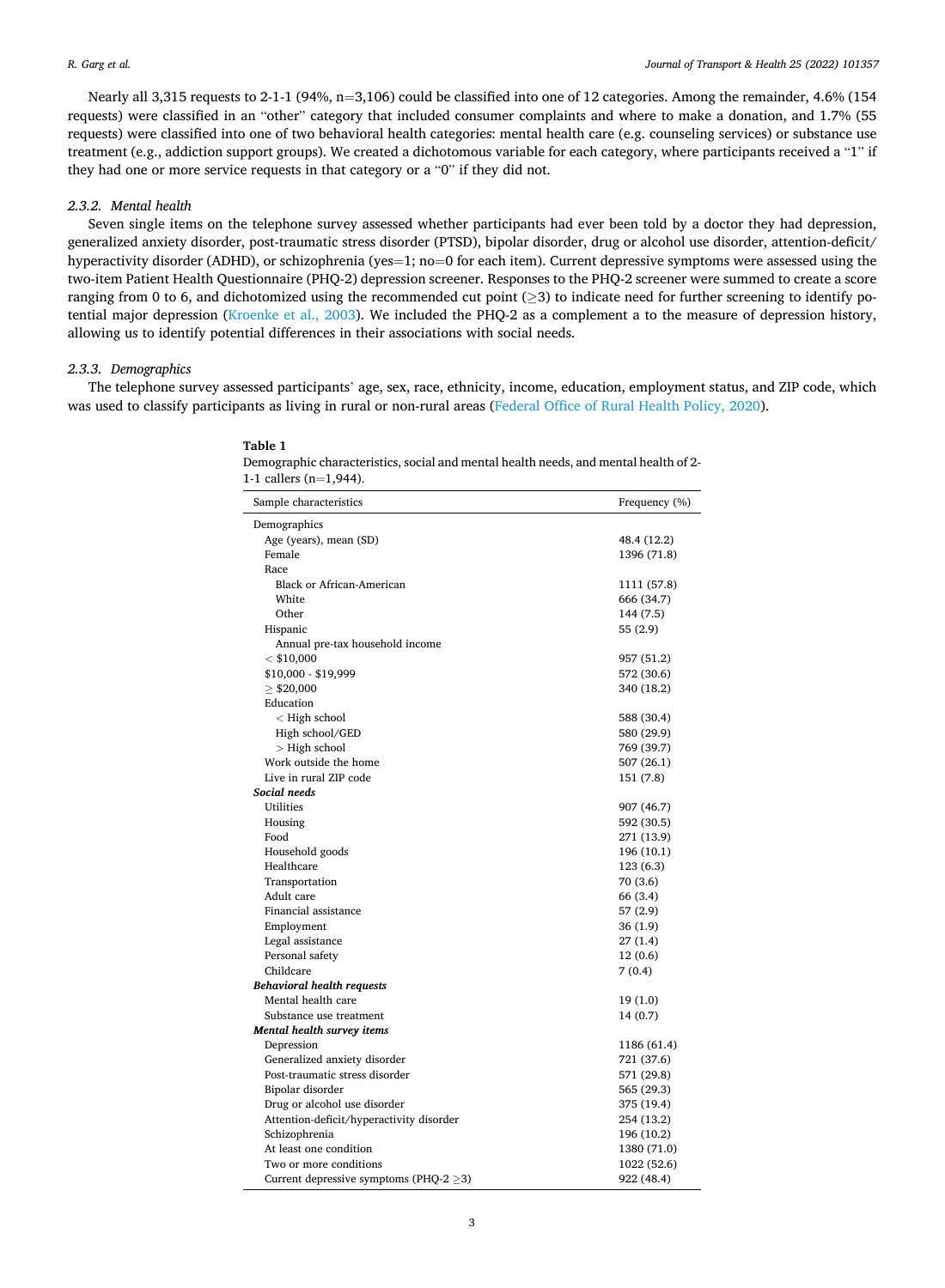<span id="page-3-0"></span>**Table 2**  Unadjusted odds ratios and 95% confidence intervals from bivariate logistic regression models predicting social needs of 2-1-1 callers.

| Social needs         | Depression          | Generalized anxiety<br>disorder | Post-traumatic<br>stress disorder | Bipolar disorder    | Drug or alcohol<br>use disorder | Attention-deficit/<br>hyperactivity disorder | Schizophrenia       | Current depressive symptoms |
|----------------------|---------------------|---------------------------------|-----------------------------------|---------------------|---------------------------------|----------------------------------------------|---------------------|-----------------------------|
| Utilities            | $0.93(0.89-1.43)$   | $0.83(0.69-1.00)$               | $0.68(0.56 - 0.83)$               | $0.66(0.54 - 0.80)$ | $0.77(0.61 - 0.96)$             | $0.70(0.53 - 0.91)$                          | $0.75(0.55-1.01)$   | $0.92(0.77-1.10)$           |
| Housing              | $0.95(0.78-1.16)$   | $0.95(0.78-1.17)$               | $1.14(0.93-1.41)$                 | $1.03(0.82 - 1.27)$ | $1.31(1.03-1.65)$               | $1.23(0.93 - 1.63)$                          | $1.04(0.76 - 1.43)$ | $1.12(0.92 - 1.36)$         |
| Food                 | $1.35(1.03-1.78)$   | $1.37(1.05-1.77)$               | $1.62(1.25-2.13)$                 | $1.29(0.99-1.70)$   | $1.10(0.80-1.51)$               | $1.74(1.24 - 2.44)$                          | $1.39(0.94 - 2.05)$ | $1.17(0.90-1.52)$           |
| Household goods      | $1.19(0.88 - 1.63)$ | $1.20(0.88-1.62)$               | $1.31(0.96 - 1.80)$               | $1.20(0.88 - 1.65)$ | $0.90(0.61 - 1.32)$             | $1.17(0.77-1.77)$                            | $1.15(0.72 - 1.89)$ | $0.91(0.68 - 1.23)$         |
| Healthcare           | $1.37(0.92 - 2.02)$ | $1.49(1.03-2.16)$               | $1.21(0.82 - 1.79)$               | $1.43(0.97-2.10)$   | $1.08(0.68-1.70)$               | $0.63(0.34-1.20)$                            | $0.87(0.46 - 1.64)$ | $1.35(0.93-1.95)$           |
| Transportation       | $2.59(1.43-4.70)$   | $2.43(1.50-3.94)$               | $2.76(1.71-4.46)$                 | $2.74(1.69-4.45)$   | $2.40(1.45-3.97)$               | $2.56(1.49-4.42)$                            | $1.55(0.78-3.09)$   | $1.60(0.98-2.63)$           |
| Adult care           | $1.58(0.92 - 2.72)$ | $1.01(0.61 - 1.68)$             | $0.64(0.35-1.16)$                 | $0.72(0.40-1.29)$   | $0.74(0.37-1.460)$              | $0.30(0.09 - 0.98)$                          | $0.72(0.28 - 1.81)$ | $1.60(0.95-2.68)$           |
| Financial assistance | $0.60(0.35-1.01)$   | $0.83(0.47-1.44)$               | $0.50(0.25-1.01)$                 | $0.86(0.47-1.56)$   | $0.69(0.32-1.46)$               | $0.24(0.06-0.98)$                            | $0.69(0.25-1.92)$   | $0.63(0.36-1.09)$           |
| Employment           | $0.59(0.30-1.15)$   | $0.55(0.25-1.17)$               | $0.48(0.20-1.17)$                 | $0.74(0.33-1.64)$   | $0.40(0.12 - 1.31)$             | $1.10(0.42 - 2.85)$                          | $0.83(0.25 - 2.72)$ | $0.74(0.37-1.48)$           |
| Legal assistance     | $1.50(0.66 - 3.45)$ | $0.83(0.37-1.85)$               | $0.74(0.30-1.87)$                 | $1.52(0.68 - 3.36)$ | $0.54(0.16-1.80)$               | $1.14(0.39-3.34)$                            | $0.34(0.05-2.49)$   | $0.98(0.45 - 2.16)$         |
| Personal safety      | $1.90(0.51 - 7.03)$ | $1.39(0.42 - 4.56)$             | $3.33(1.05-10.55)$                | $0.80(0.22 - 2.98)$ | $0.83(0.18 - 3.81)$             | $4.76(1.50-15.13)$                           | $1.49(0.47 - 4.72)$ | $1.49(0.47-4.72)$           |
| Childcare            | $0.47(0.11 - 2.11)$ | $0.66(0.13-2.43)$               | $0.94(0.18 - 4.88)$               | $0.40(0.05-3.34)$   |                                 | $1.09(0.13 - 3.13)$                          |                     | $0.21(0.02 - 1.82)$         |

Boldface indicates significance at the p *<sup>&</sup>lt;* .05 level.

4

 $^{\text{a}}$  No participants requesting assistance for childcare needs reported a mental health condition in the intersecting column. The childcare need variable and participants who reported it were therefore omitted from the model due to absence of variability on the outcome.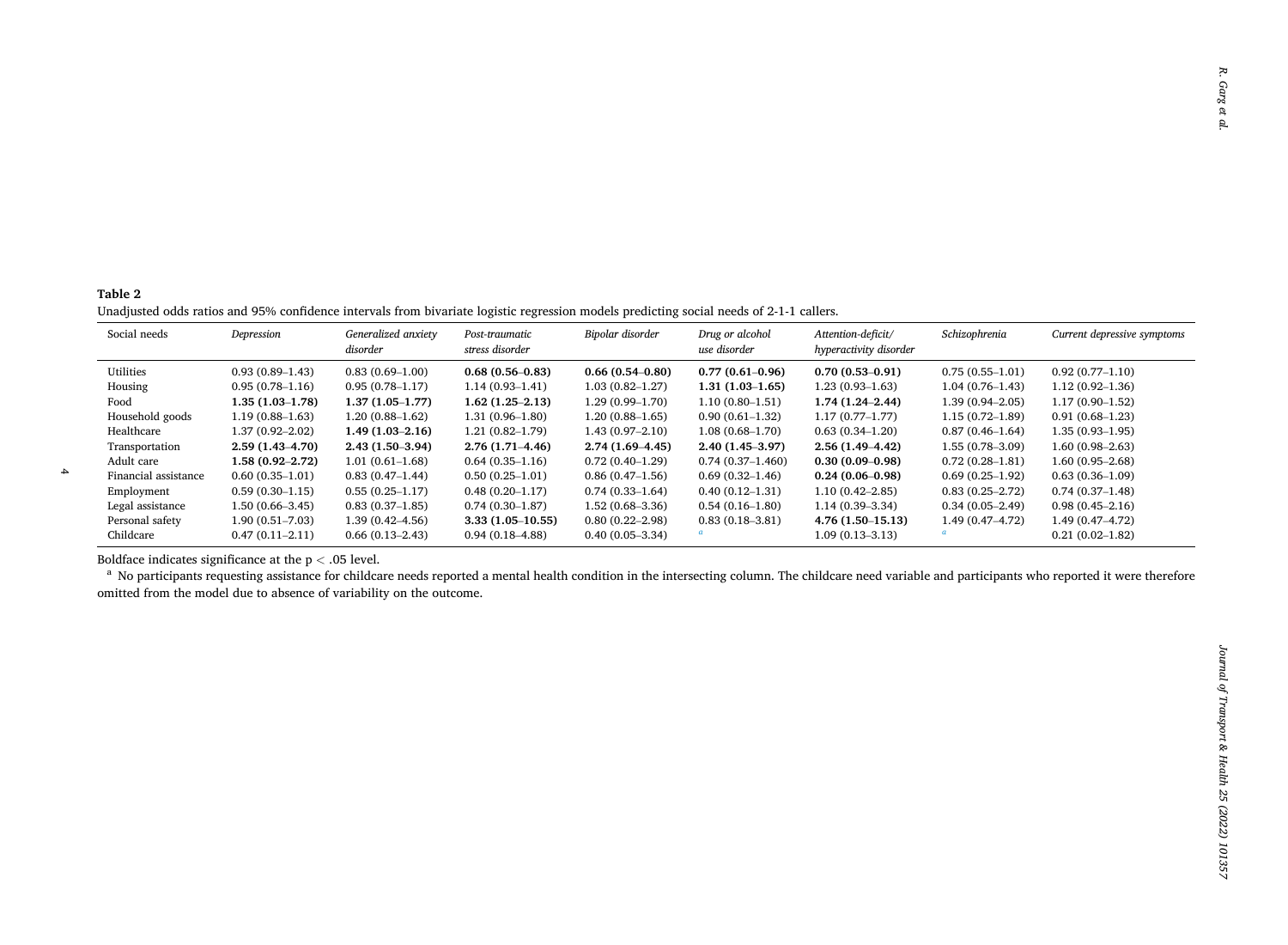## *2.4. Analyses*

We estimated bivariate logistic regression models to test associations between each mental health condition and each social need. We report odds ratios and 95% confidence intervals for each association. Listwise deletion was used to exclude participants from models if they were missing data on the independent or dependent variables. Rates of missingness were low, and listwise deletion resulted in removal of 2–3% of cases. Risk of bias or loss of power are likely to be inconsequential when missing cases are less than 5% [\(Graham, 2009](#page-7-0)). Control variables were added in post-hoc multivariable logistic regression analyses. Data were managed using R, version 3.6.1, and analyzed using Stata, version 16.

## **3. Results**

## *3.1. Participants*

Participants' mean age was 48.4 years (SD = 12.2). Most participants were women (72%) and African American (58%). Half (51%) reported annual pre-tax household income less than \$10,000 and 30% had not completed high school. Most participants lived in nonrural areas (92%) [\(Table 1\)](#page-2-0).

#### *3.2. Social needs and mental health*

The most common requests to 2-1-1 were for assistance with utility payments (47% of participants), housing (31%), or food (14%). Seventy one percent of participants reported a history of at least one mental health condition, and 53% reported multiple mental health conditions. The most common mental health conditions identified in the survey were depression (61% of participants), anxiety (38%), PTSD (30%) and bipolar disorder (29%). Nearly half of participants (48%) had current depressive symptoms at or above the threshold for screening for major depression [\(Table 1\)](#page-2-0).

### *3.3. Associations between social needs and mental health conditions*

Bivariate logistic regression analyses compared the odds of requesting help from 2-1-1 for each social need among those who did and did not report a history of each mental health condition (or current depressive symptoms) ([Table 2](#page-3-0)). In separate models, those reporting histories of depression, anxiety, PTSD, bipolar disorder, drug or alcohol use disorder, or ADHD all had over two times the odds of requesting transportation assistance (e.g., community ride programs, mass transit vouchers, automotive repair/maintenance) from 2-1-1 compared to those who reported no histories of these conditions [\(Table 2\)](#page-3-0).

Participants who reported a history of depression, anxiety, PTSD, or ADHD had greater odds of requesting food assistance (e.g., food pantries, home delivered meals, SNAP applications) than those who did not report those conditions. Those reporting anxiety had greater odds of requesting healthcare assistance (e.g., prescription expense assistance, dental care, community clinics), while those reporting a history of PTSD or ADHD had greater odds of requesting help for personal safety needs (e.g., domestic violence support, crime victim support, adult protective services) than participants who did not report those conditions ([Table 2](#page-3-0)).

Reporting a history of anxiety, PTSD, bipolar disorder, or ADHD was associated with lower odds of requesting utility assistance (e. g., utility bill payment or deposit assistance, service connection/repair) compared to those who reported no history of these conditions. Reporting a history of ADHD was also associated with lower odds of requesting financial assistance or help with adult care from 2-1-1 compared to those with no history of ADHD. Reporting a history of schizophrenia or reporting current depressive symptoms were not associated with requesting any types of assistance from 2-1-1 ([Table 2](#page-3-0)).

#### *3.4. Secondary analyses*

To explore possible reasons for the strong and consistent association between mental health and transportation needs, we conducted a series of post-hoc analyses. We first used bivariate analyses to identify potential confounding variables, defined as being positively associated with both transportation requests to 2-1-1 and one or more mental health conditions assessed on the survey. We tested age, gender, ethnicity, income, education, having a personal doctor, insurance status, self-rated health, cigarettes smoked per day, rurality, employment and race as potential confounders. Being white, living in a rural area, and not being employed were associated with increased likelihood of transportation requests and increased likelihood of having at least one of the mental health conditions. We then tested multivariable logistic regression models that adjusted for the impact of the three potential confounders and controlled for reporting multiple mental health conditions. In adjusted models, PTSD, bipolar disorder, drug or alcohol use disorder, and ADHD remained significantly associated with requesting transportation assistance. (Supplement Table S1).

#### **4. Discussion**

In a low-income sample of helpline callers, prevalence of lifetime mental health conditions was quite high, exceeding rates in the general population ([Kessler et al., 2012](#page-7-0)). Rates of mental health comorbidities were also much higher than in the general population [\(Kessler et al., 2005](#page-7-0)), with over half of the sample reporting a history of multiple mental health conditions.

We found strong and consistent associations between having a history of six different mental health conditions and requesting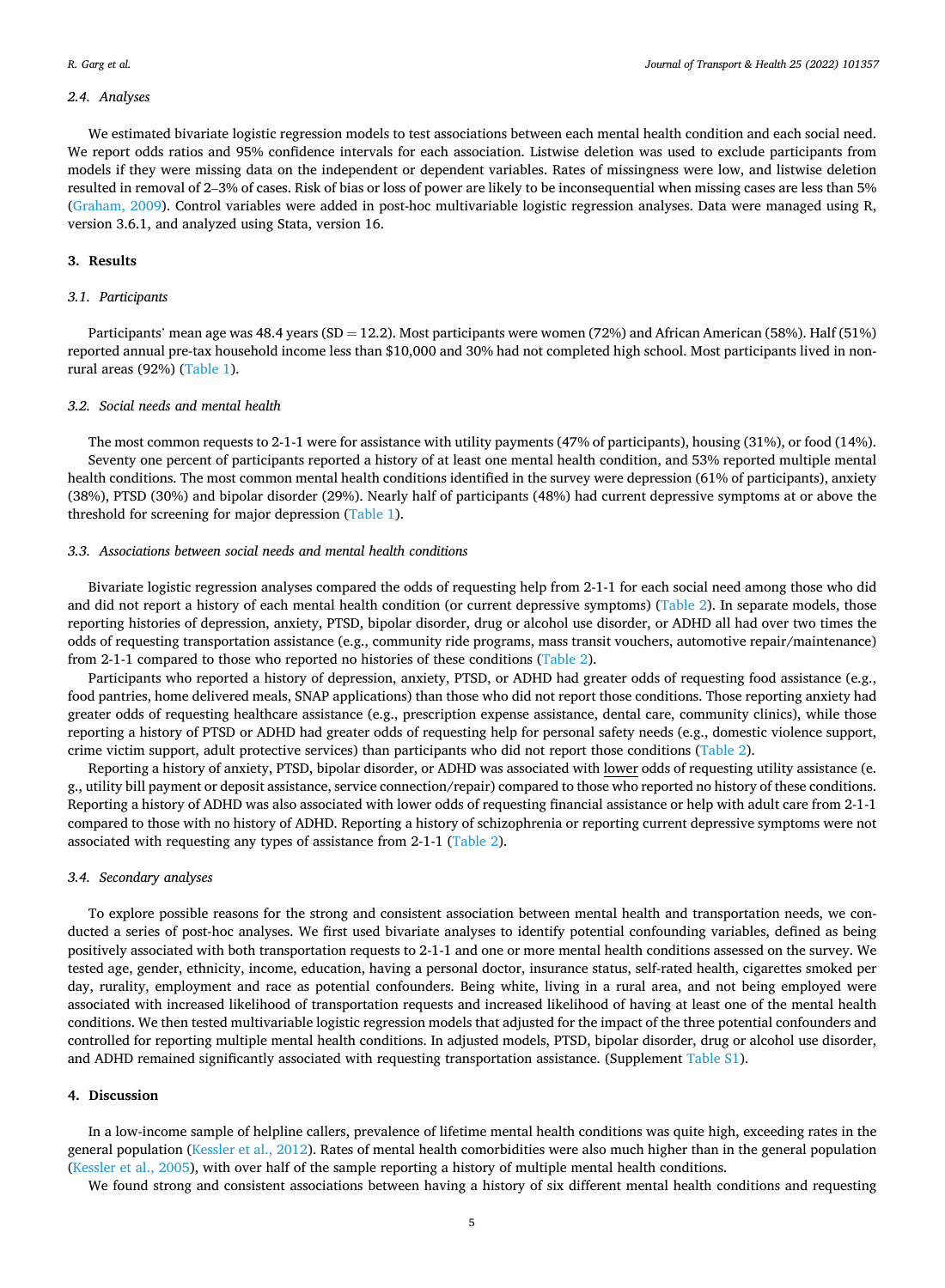transportation assistance. In unadjusted models, those reporting a past diagnosis of depression, anxiety, PTSD, bipolar disorder, drug or alcohol use disorder, or ADHD had over twice the odds of requesting help with transportation. Multiple mental health conditions were also associated with food assistance needs, and requests for food assistance were almost four times more common than transportation requests among 2-1-1 callers in our sample. The strongest associations were between PTSD, ADHD and personal safety. Participants reporting these conditions had over 3 and 4 times the odds of requesting personal safety assistance, respectively. However, less than one percent of the sample requested assistance with personal safety needs, and associations with mental health were not as consistent as with transportation needs.

Given the strong and consistent associations between mental health and transportation needs in this sample, we explored this relationship further in post hoc analyses and discuss possible reasons for this association and implications for mental health service providers and community agencies. To better understand the pattern of results with transportation needs, we tested whether other factors could account for some of the association. Transportation needs tend to be higher among certain population sub-groups, including seniors, those in poor health or disabled, and those living in areas with limited or no public transportation systems (e.g., rural settings) ([Choi and DiNitto, 2016; Blais and El-Geneidy, 2014](#page-7-0); [Mattson, 2011](#page-7-0)). Studies in many of these populations find limited mobility increases isolation, social exclusion and unemployment ([Adorno et al., 2018](#page-7-0); [Stanley et al., 2011; Gurley and Bruce, 2005](#page-7-0)), and is associated with reduced well-being and increased depression ([Stanley et al., 2011](#page-7-0); [Vella-Brodrick and Stanley, 2013](#page-8-0); [Vall](#page-8-0)ée [et al., 2011\)](#page-8-0). When we included potential confounders as control variables in regression models – transportation requests and mental health conditions were both higher among white participants, those living in rural areas, and those not employed outside the home – those reporting PTSD, bipolar disorder, drug or alcohol use disorder, or ADHD still had significantly greater odds of requesting transportation assistance.

When 2-1-1 helplines receive requests for transportation assistance, they provide referrals to community agencies providing these services. Transportation requests were fairly uncommon in our sample (4% of all requests), in part because 2-1-1 is not a transportation helpline. Other agencies focusing primarily on transportation services – for example, helping people with disabilities, senior citizens, or people in rural areas – receive far more requests for transportation. In Missouri, where this study took place, Metro Call-A-Ride provides 500,000 trips per year [\(Statistics and Information from Fiscal Year 2019, 2019](#page-8-0)) and OATS Transit provides over 1.5 million trips per year ([OATS Transit, 2021](#page-8-0)). Furthermore, because 2-1-1 is a referral agency and not a service provider, once a caller receives a transportation referral, they may never need to go back to 2-1-1 to request transportation support, because they now have a direct source to contact in the future.

Several unique characteristics of the study sample may have influenced the pattern or magnitude of associations between social needs and mental health. First, all participants were actively seeking help for unmet social needs. Most social needs research is based on self-reported survey items. In contrast, needs described in this analysis were sufficiently urgent that the person actively sought help to address them. In Bradshaw's taxonomy, these are "expressed needs" [\(Bradshaw and McLachlan, 1972](#page-7-0)) and may be more severe than needs identified through screening alone [\(Verdecias et al., 2021](#page-8-0)). Second, all participants smoked cigarettes daily, a behavior associated with multiple mental health conditions and considered by many to constitute self-medication for mental health conditions [\(Drope et al., 2018](#page-7-0)). To determine the generalizability of our findings, future replication research should include more diverse community samples.

Lack of transportation may impact the independence and autonomy of those with mental health conditions, as well as their access to mental health treatments. A person's perceived independence and self-reliance are often connected to their ability to consistently access safe and reliable transportation ([Musselwhite and Haddad, 2010](#page-7-0)). Being able to move freely for recreation, leisure, or work commitments contributes to a sense of individual autonomy ([Ziegler and Schwanen, 2011\)](#page-8-0). In addition, lack of transportation can be a primary factor driving no-show rates for mental health services and contributing to a person's inability to complete courses of mental health treatment ([Behavioral Health Network of Greater St. Louis, 2018](#page-7-0)). Yet, most mental health public funding streams specifically name transportation as an unallowable cost.

The mental health service delivery system is simply not designed to adequately treat all individuals who are not able to show-up in person. So, for individuals seeking help with mental health conditions, getting there is more than half of the battle. This is starting to change with widespread adoption of telehealth services as a result of the COVID-19 pandemic [\(Haque, 2021\)](#page-7-0), but it is too early to tell if the shift to virtual service delivery will last. Also, the digital divide threatens to make even this option a new barrier to individuals without adequate access to technology to take advantage of virtual services ([Friis-Healy et al., 2021\)](#page-7-0).

Prior research suggests social needs expressed to 2-1-1 could be potential markers for certain unexpressed social needs [\(Verdecias](#page-8-0) [et al., 2021\)](#page-8-0) or preventive health services ([Alcaraz et al., 2012](#page-7-0)). These studies propose identifying markers could help implement smart systems that prioritize subgroups of 2-1-1 callers for proactive screening and referral for potential unexpressed needs. For example, based on findings from the current study, 2-1-1s and other service agencies, particularly those providing transportation services, might assess mental health needs and help connect those who need it to mental health services. Transportation agencies could also increase clients' exposure to information about mental health services by assuring brochures, posters or other resources are available in all vehicles, or train staff members to engage clients in non-threatening ways about mental health and provide referrals as needed.

It may also be beneficial for mental health service providers to prioritize screening and assistance for unmet social needs [\(Shim and](#page-7-0) [Compton, 2018\)](#page-7-0), including transportation. Currently, evidence is mixed as to whether transportation interventions implemented by the healthcare sector improve health [\(Solomon et al., 2020\)](#page-7-0), and while transportation is one of the more commonly assessed social needs ([Fraze et al., 2019\)](#page-7-0) many widely used screening tools only assess it in the limited context of medical transportation [\(Social](#page-7-0) [Interventions Research and Evaluation Network, 2019\)](#page-7-0). In addition to screening for transportation needs, mental health service providers could potentially partner with local service agencies to strengthen community capacity to address the social needs of patients given referrals from the healthcare sector. More rigorous evaluation of transportation needs and interventions among people with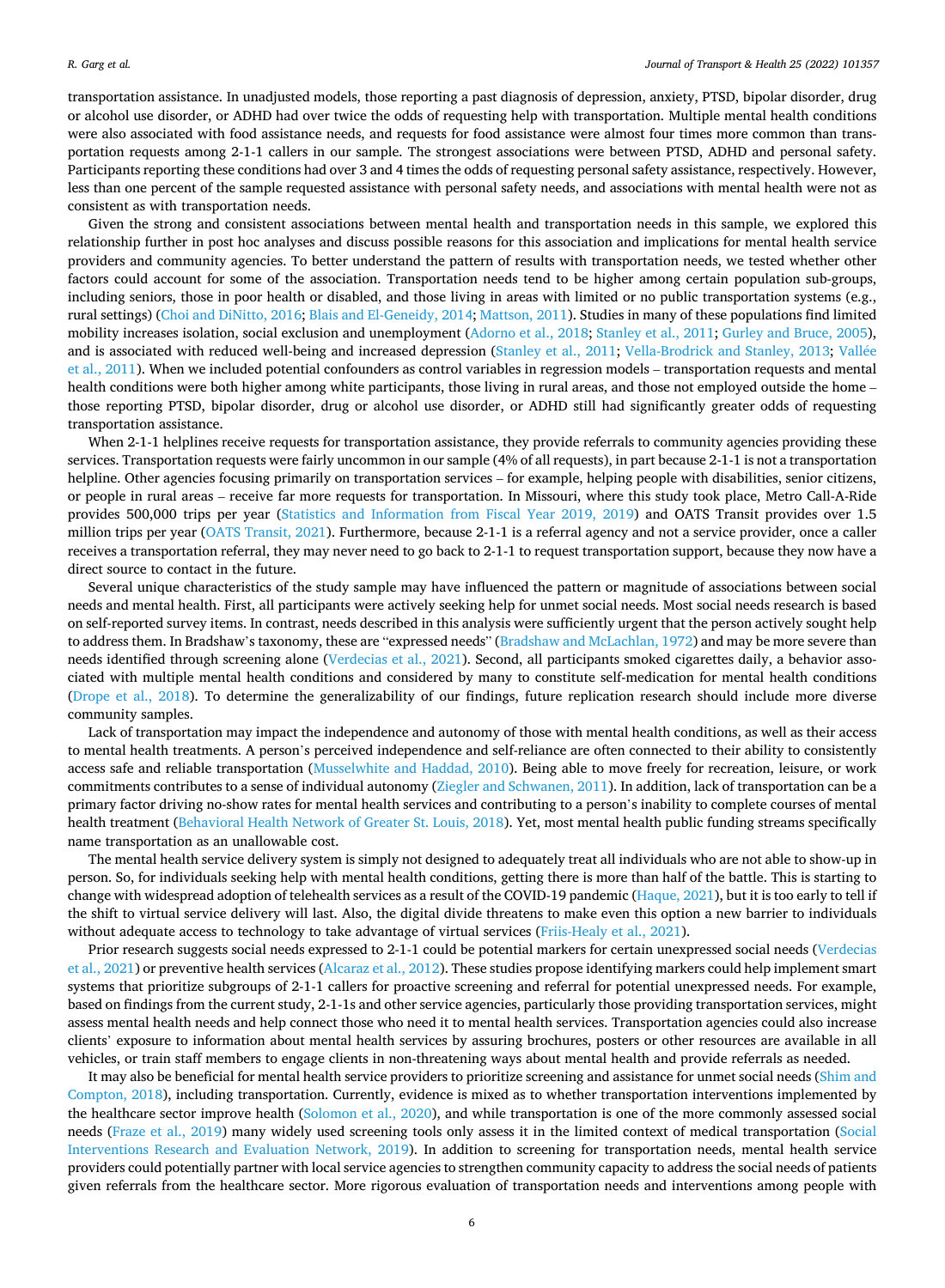mental health conditions is necessary to determine their acceptability and effectiveness.

In addition to the unique sample characteristics mentioned previously, two other important limitations of this study must be considered. First, although data on social needs and mental health were collected a few days apart, it is essentially a cross-sectional study. It was not possible to determine the direction of causality between mental health and social needs. Longitudinal studies suggest causal pathways between unmet social needs and mental health conditions can be bi-directional ([Huddleston-Casas et al., 2009](#page-7-0)) and mental health conditions such as depression can be caused by direct or indirect effects of unmet social needs ([Shields-Zeeman](#page-7-0) [et al., 2019](#page-7-0)). Second, most mental health conditions in the study are lifetime diagnoses, and we have no data on how long ago each diagnosis occurred, whether or how each was treated or how recently symptoms of conditions were experienced. Given the mean age of the sample (48.4 years), participants could have reported on a diagnosis or symptoms from decades prior. Nor do we know whether any current diagnoses are being managed effectively. All of these are important details to be explored in future research.

## **5. Conclusion**

Reporting a history of mental health conditions was associated with greater likelihood of requesting help for unmet transportation needs in a sample of low-income smokers. This finding could inform practice for social service agencies, particularly those providing transportation services, and for mental health service providers whose clients face transportation barriers. Community-based agencies providing transportation or mental health services could form partnerships to provide linkages between services and increase capacity to address transportation and mental health needs of clients. Moreover, this information could contribute to the creation of an early warning system for mental health concerns, which currently does not exist. The mental health sector is designed to respond at the point of crisis. Better understanding the apparent link between transportation needs and mental health could inform future strategies for earlier intervention or improved management of mental health conditions. Further studies should seek to replicate these findings in broader samples and test whether transportation interventions implemented by social service agencies or mental health service providers have positive benefits for mental health.

### **Financial disclosure**

This research was supported by funding from the National Cancer Institute (R01CA201429; PI: Kreuter), the National Institute of Diabetes and Digestive Kidney Diseases (1R01DK115916-01; PI: Kreuter, McQueen), and the National Institute of Mental Health (P50MH115843 and 1R01MH104574; PI: Cabassa). The funders did not have any role in the study design; collection, analysis, and interpretation of data; writing the report; and the decision to submit the report for publication.

## **Author statement**

**Rachel Garg:** Conceptualization, Formal Analysis, Writing – Original Draft and Editing **Serena N. Muhammad:** Conceptualization, Writing – Review and Editing **Leopoldo J. Cabassa:** Conceptualization, Writing – Review and Editing **Amy McQueen:** Funding acquisition, Writing – Review and Editing **Niko Verdecias:** Writing – Review and Editing **Regina Greer:** Writing – Review and Editing **Matthew W. Kreuter:** Conceptualization, Funding acquisition, Writing – Original Draft and Editing.

#### **Declaration of competing interest**

The authors report no financial conflicts of interest.

# **Data availability**

Data will be made available on request.

## **Acknowledgements**

Special thanks to the 211 helpline team members who collected and interpreted the data used in these analyses, especially Robin Pokojski.

## **Appendix A. Supplementary data**

Supplementary data to this article can be found online at [https://doi.org/10.1016/j.jth.2022.101357.](https://doi.org/10.1016/j.jth.2022.101357)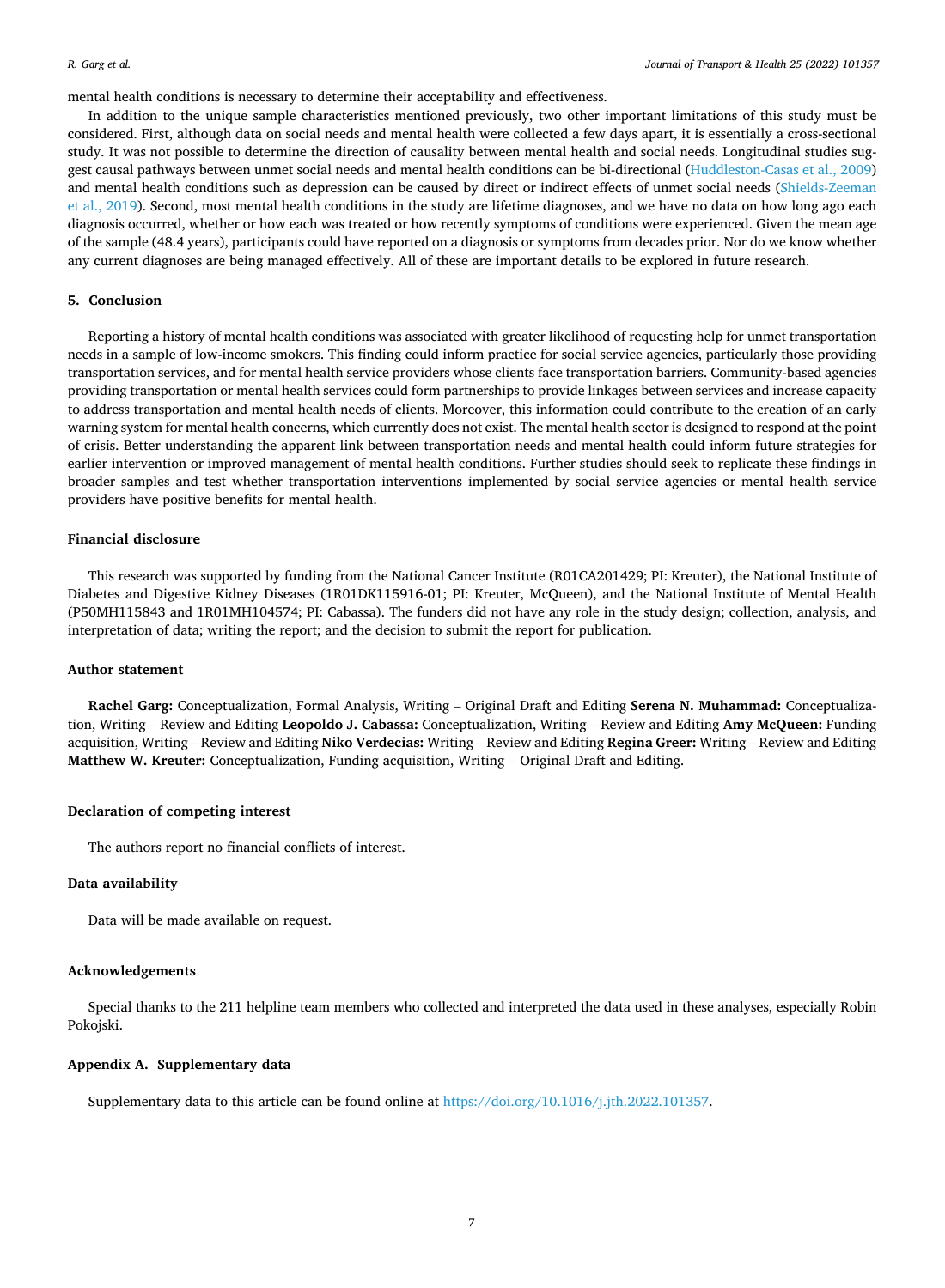#### <span id="page-7-0"></span>*R. Garg et al.*

#### **References**

[Adorno, G., Fields, N., Cronley, C., et al., 2018. Ageing in a low-density urban city: transportation mobility as a social equity issue. Ageing Soc 38 \(2\), 296.](http://refhub.elsevier.com/S2214-1405(22)00029-9/sref2) [Alcaraz, K.I., Arnold, L.D., Eddens, K.S., et al., 2012. Exploring 2-1-1 service requests as potential markers for cancer control needs. Am. J. Prev. Med. 43 \(6\),](http://refhub.elsevier.com/S2214-1405(22)00029-9/sref3)  [S469](http://refhub.elsevier.com/S2214-1405(22)00029-9/sref3)–S474.

[Allen, J., Balfour, R., Bell, R., et al., 2014. Social determinants of mental health. Int. Rev. Psychiatr. 26 \(4\), 392](http://refhub.elsevier.com/S2214-1405(22)00029-9/sref4)–407.

211 LA County, 2021. The Taxonomy Web Site. [https://211taxonomy.org/.](https://211taxonomy.org/) Accessed May 13, 2021.

Artiga, S., Hinton, E., 2018. Beyond Health Care: the Role of Social Determinants in Promoting Health and Health Equity. [www.kff.org/disparities-policy/issue-brief/](http://www.kff.org/disparities-policy/issue-brief/beyond-health-care-the-role-of-social-determinants-in-promoting-health-and-health-equity/) [beyond-health-care-the-role-of-social-determinants-in-promoting-health-and-health-equity/](http://www.kff.org/disparities-policy/issue-brief/beyond-health-care-the-role-of-social-determinants-in-promoting-health-and-health-equity/). Accessed December 9, 2018.

[Bernardini, F., Attademo, L., Rotter, M., et al., 2021. Social determinants of mental health as mediators and moderators of the mental health impacts of the COVID-19](http://refhub.elsevier.com/S2214-1405(22)00029-9/sref8) [pandemic. Psychiatr. Serv. 72 \(5\), 598](http://refhub.elsevier.com/S2214-1405(22)00029-9/sref8)–601.

[Bisgaier, J., Rhodes, K.V., 2011. Cumulative adverse financial circumstances: associations with patient health status and behaviors. Health Soc. Work 36 \(2\), 129](http://refhub.elsevier.com/S2214-1405(22)00029-9/sref9)–137. [Blais, D., El-Geneidy, A., 2014. Better living through mobility: the relationship between access to transportation, well-being and disability. In: 93rd Annual Meeting of](http://refhub.elsevier.com/S2214-1405(22)00029-9/sref10) the Transportation Research Board, Washington, DC, pp. 454–[464 tram.mcgill.ca/Research/Publications/Development\\_disability.pdf](http://refhub.elsevier.com/S2214-1405(22)00029-9/sref10).

[Blazer, D.G., Sachs-Ericsson, N., Hybels, C.F., 2007. Perception of unmet basic needs as a predictor of depressive symptoms among community-dwelling older adults.](http://refhub.elsevier.com/S2214-1405(22)00029-9/sref11) [J. Gerontol. Biol. Med. Sci. 62, 191](http://refhub.elsevier.com/S2214-1405(22)00029-9/sref11)–195.

[Bradshaw, J., 1972. Taxonomy of social need. In: McLachlan, G. \(Ed.\), Problems and Progress in Medical Care: Essays on Current Research, 7th Series. Oxford](http://refhub.elsevier.com/S2214-1405(22)00029-9/sref12) [University Press, London, pp. 71](http://refhub.elsevier.com/S2214-1405(22)00029-9/sref12)–82.

[Burgard, S.A., Seefeldt, K.S., Zelner, S., 2012. Housing instability and health: findings from the Michigan recession and recovery study. Soc. Sci. Med. 75 \(12\),](http://refhub.elsevier.com/S2214-1405(22)00029-9/sref13) 2215–[2224.](http://refhub.elsevier.com/S2214-1405(22)00029-9/sref13)

[Butterworth, P., Leach, L.S., Pirkis, J., Kelaher, M., 2012. Poor mental health influences risk and duration of unemployment: a prospective study. Soc. Psychiatr.](http://refhub.elsevier.com/S2214-1405(22)00029-9/sref14) [Psychiatr. Epidemiol. 47 \(6\), 1013](http://refhub.elsevier.com/S2214-1405(22)00029-9/sref14)–1021.

[Campion, J., Bhugra, D., Bailey, S., et al., 2013. Inequality and mental disorders: opportunities for action. Lancet 382 \(9888\), 183](http://refhub.elsevier.com/S2214-1405(22)00029-9/sref15)–184.

[Choi, N.G., DiNitto, D.M., 2016. Depressive symptoms among older adults who do not drive: association with mobility resources and perceived transportation barriers.](http://refhub.elsevier.com/S2214-1405(22)00029-9/sref16) [Gerontol. 56 \(3\), 432](http://refhub.elsevier.com/S2214-1405(22)00029-9/sref16)–443.

Drope, J., Liber, A.C., Cahn, Z., et al., 2018. Who'[s still smoking? Disparities in adult cigarette smoking prevalence in the United States. CA A Cancer J. Clin. 68 \(2\),](http://refhub.elsevier.com/S2214-1405(22)00029-9/sref17) 106–[115.](http://refhub.elsevier.com/S2214-1405(22)00029-9/sref17)

[Folsom, D.P., Hawthorne, W., Lindamer, L., Gilmer, T., Bailey, A., Golshan, S., Garcia, P., Unützer, J., Hough, R., Jeste, D.V., 2005. Prevalence and risk factors for](http://refhub.elsevier.com/S2214-1405(22)00029-9/sref19) [homelessness and utilization of mental health services among 10,340 patients with serious mental illness in a large public mental health system. Am. J. Psychiatr.](http://refhub.elsevier.com/S2214-1405(22)00029-9/sref19) [162 \(2\), 370](http://refhub.elsevier.com/S2214-1405(22)00029-9/sref19)–376.

[Fraze, T.K., Brewster, A.L., Lewis, V.A., et al., 2019. Prevalence of screening for food insecurity, housing instability, utility needs, transportation needs, and](http://refhub.elsevier.com/S2214-1405(22)00029-9/sref20) [interpersonal violence by US physician practices and hospitals. JAMA Netw. Open 2 \(9\) e1911514-e1911514.](http://refhub.elsevier.com/S2214-1405(22)00029-9/sref20)

[Friis-Healy, E.A., Nagy, G.A., Kollins, S.H., 2021. It is time to REACT: opportunities for digital mental health apps to reduce mental health disparities in racially and](http://refhub.elsevier.com/S2214-1405(22)00029-9/sref21) [ethnically minoritized groups. JMIR Ment. Health 8 \(1\), e25456](http://refhub.elsevier.com/S2214-1405(22)00029-9/sref21).

[Fryers, T., Melzer, D., Jenkins, R., et al., 2005. The distribution of the common mental disorders: social inequalities in Europe. J. Publ. Ment. Health 1 \(14\), 1](http://refhub.elsevier.com/S2214-1405(22)00029-9/sref22)–12. Garg, R., McQueen, A., Roberts, C., et al., 2021. Stress, depression, sleep problems and unmet social needs: baseline characteristics of low-income smokers in a

randomized cessation trial. Contemp. Clin. Trials Commun. 24, 100857. [https://doi.org/10.1016/j.conctc.2021.100857.](https://doi.org/10.1016/j.conctc.2021.100857)

[Graham, J.W., 2009. Missing data analysis: making it work in the real world. Annu. Rev. Psychol. 60, 549](http://refhub.elsevier.com/S2214-1405(22)00029-9/sref23)–576. [Gurley, T., Bruce, D., 2005. The effects of car access on employment outcomes for welfare recipients. J. Urban Econ. 58 \(2\), 250](http://refhub.elsevier.com/S2214-1405(22)00029-9/sref24)–272.

[Haque, S.N., 2021. Telehealth beyond COVID-19. Psychiatr. Serv. 72 \(1\), 100](http://refhub.elsevier.com/S2214-1405(22)00029-9/sref25)–103.

[Hoke, M.K., Boen, C.E., 2021. The health impacts of eviction: evidence from the national longitudinal study of adolescent to adult health. Soc. Sci. Med. 273, 113742.](http://refhub.elsevier.com/S2214-1405(22)00029-9/sref26) [Huddleston-Casas, C., Charnigo, R., Simmons, L.A., 2009. Food insecurity and maternal depression in rural, low-income families: a longitudinal investigation. Publ.](http://refhub.elsevier.com/S2214-1405(22)00029-9/sref27) [Health Nutr. 12 \(8\), 1133](http://refhub.elsevier.com/S2214-1405(22)00029-9/sref27)–1140.

[Jenkins, R., Bhugra, D., Bebbington, P., et al., 2008. Debt, income and mental disorder in the general population. Psychol. Med. 38 \(10\), 1485](http://refhub.elsevier.com/S2214-1405(22)00029-9/sref28)–1493.

[Kessler, R.C., Berglund, P., Demler, O., Jin, R., Merikangas, K.R., Walters, E.E., 2005. Lifetime prevalence and age-of-onset distributions of DSM-IV disorders in the](http://refhub.elsevier.com/S2214-1405(22)00029-9/sref29) [national comorbidity survey replication. Arch. Gen. Psychiatr. 62 \(6\), 593](http://refhub.elsevier.com/S2214-1405(22)00029-9/sref29)–602.

[Kessler, R.C., Petukhova, M., Sampson, N.A., et al., 2012. Twelve-month and lifetime prevalence and lifetime morbid risk of anxiety and mood disorders in the United](http://refhub.elsevier.com/S2214-1405(22)00029-9/sref30) [States. Int. J. Methods Psychiatr. Res. 21 \(3\), 169](http://refhub.elsevier.com/S2214-1405(22)00029-9/sref30)–184.

[Knowles, M., Rabinowich, J., De Cuba, S.E., et al., 2016. Do you wanna breathe or eat?](http://refhub.elsevier.com/S2214-1405(22)00029-9/sref31)": parent perspectives on child health consequences of food insecurity, trade[offs, and toxic stress. Matern. Child Health J. 20 \(1\), 25](http://refhub.elsevier.com/S2214-1405(22)00029-9/sref31)–32.

[Kreuter, M.W., Thompson, T., McQueen, A., et al., 2020. Addressing social needs in health care settings: evidence, challenges, and opportunities for public health.](http://refhub.elsevier.com/S2214-1405(22)00029-9/sref32) [Annu. Rev. Publ. Health 42, 329](http://refhub.elsevier.com/S2214-1405(22)00029-9/sref32)–344.

Federal Office of Rural Health Policy, 2020. FORHP Eligible ZIP Codes. [www.hrsa.gov/rural-health/about-us/definition/datafiles.html](http://www.hrsa.gov/rural-health/about-us/definition/datafiles.html). Accessed August 8, 2020.

Behavioral Health Network of Greater St. Louis, 2018. St. Louis adult behavioral health community needs assessment. [stlmhb.com/wp-content/uploads/MHB-2018-](http://stlmhb.com/wp-content/uploads/MHB-2018-Stl-Adult-Behavioral-Health-Community-Needs-Assessment-September-2018.pdf) [Stl-Adult-Behavioral-Health-Community-Needs-Assessment-September-2018.pdf.](http://stlmhb.com/wp-content/uploads/MHB-2018-Stl-Adult-Behavioral-Health-Community-Needs-Assessment-September-2018.pdf) Accessed June 11, 2021.

Kreuter, M.W., Garg, R., Li, L., et al., 2021. How do social needs cluster among low-income individuals? Popul. Health Manag 24 (3), 322–332. [https://doi.org/](https://doi.org/10.1089/pop.2020.0107) [10.1089/pop.2020.0107](https://doi.org/10.1089/pop.2020.0107).

[Kroenke, K., Spitzer, R.L., Williams, J.B., 2003. The patient health questionnaire-2: validity of a two-item depression screener. Med. Care 1284](http://refhub.elsevier.com/S2214-1405(22)00029-9/sref34a)–1292.

[Luciano, A., Nicholson, J., Meara, E., 2014. The economic status of parents with serious mental illness in the United States. Psychiatr. Rehabil. J. 37 \(3\), 242](http://refhub.elsevier.com/S2214-1405(22)00029-9/sref36).

[Mattson, J.W., 2011. Aging and mobility in rural and small urban areas: a survey of North Dakota. J. Appl. Gerontol. 30 \(6\), 700](http://refhub.elsevier.com/S2214-1405(22)00029-9/sref37)–718.

[Maynard, M., Andrade, L., Packull-McCormick, S., Perlman, C.M., Leos-Toro, C., Kirkpatrick, S.I., 2018. Food insecurity and mental health among females in high](http://refhub.elsevier.com/S2214-1405(22)00029-9/sref38)[income countries. Int. J. Environ. Res. Publ. Health 15 \(7\), 1424.](http://refhub.elsevier.com/S2214-1405(22)00029-9/sref38)

McQueen, A., Roberts, C., Garg, R., et al., 2019. Specialized tobacco quitline and basic needs navigation interventions to increase cessation among low income smokers: study protocol for a randomized controlled trial. Contemp. Clin. Trials 80, 40–47. [https://doi.org/10.1016/j.cct.2019.03.009.](https://doi.org/10.1016/j.cct.2019.03.009)

[Muennig, P., McEwen, B., Belsky, D.W., et al., 2020. Determining the optimal outcome measures for studying the social determinants of health. Int. J. Environ. Res.](http://refhub.elsevier.com/S2214-1405(22)00029-9/sref39) [Publ. Health 17 \(9\), 3028](http://refhub.elsevier.com/S2214-1405(22)00029-9/sref39).

Musselwhite, C., Haddad, H., 2010. Mobility, accessibility and quality of later life. Qual. Ageing 11 (1), 25–37. <https://doi.org/10.5042/qiaoa.2010.0153>.

[Ohrnberger, J., Fichera, E., Sutton, M., 2017. The relationship between physical and mental health: a mediation analysis. Soc. Sci. Med. 195, 42](http://refhub.elsevier.com/S2214-1405(22)00029-9/sref42)–49. [Owusu-Addo, E., Renzaho, A.M., Smith, B.J., 2019. Cash transfers and the social determinants of health: a conceptual framework. Health Promot. Int. 34 \(6\),](http://refhub.elsevier.com/S2214-1405(22)00029-9/sref43) e106–[e118.](http://refhub.elsevier.com/S2214-1405(22)00029-9/sref43)

[Shields-Zeeman, L., Lewis, C., Gottlieb, L., 2019. Social and mental health care integration: the leading edge. JAMA Psychiatr. 76 \(9\), 881](http://refhub.elsevier.com/S2214-1405(22)00029-9/sref44)–882. [Shim, R.S., Compton, M.T., 2018. Addressing the social determinants of mental health: if not now, when? If not us, who? Psychiatr. Serv. 69 \(8\), 844](http://refhub.elsevier.com/S2214-1405(22)00029-9/sref45)–846. [Solomon, E.M., Wing, H., Steiner, J.F., et al., 2020. Impact of transportation interventions on health care outcomes: a systematic review. Med. Care 58 \(4\), 384](http://refhub.elsevier.com/S2214-1405(22)00029-9/sref47)–391. [Stanley, J.K., Hensher, D.A., Stanley, J.R., et al., 2011. Mobility, social exclusion and well-being: exploring the links. Transport. Res. Part A Policy Pract. 45 \(8\),](http://refhub.elsevier.com/S2214-1405(22)00029-9/sref48)  789–[801.](http://refhub.elsevier.com/S2214-1405(22)00029-9/sref48)

Social Interventions Research and Evaluation Network, 2019. Social Needs Screening Tool Comparison Table. [sirenetwork.ucsf.edu/tools-resources/resources/](http://sirenetwork.ucsf.edu/tools-resources/resources/screening-tools-comparison) [screening-tools-comparison](http://sirenetwork.ucsf.edu/tools-resources/resources/screening-tools-comparison). Accessed June 11, 2021.

National Academies of Sciences, Engineering, and Medicine, 2019. Integrating Social Care into the Delivery of Health Care: Moving Upstream to Improve the Nation's Health. The National Academies Press, Washington, DC. <https://doi.org/10.17226/25467>.